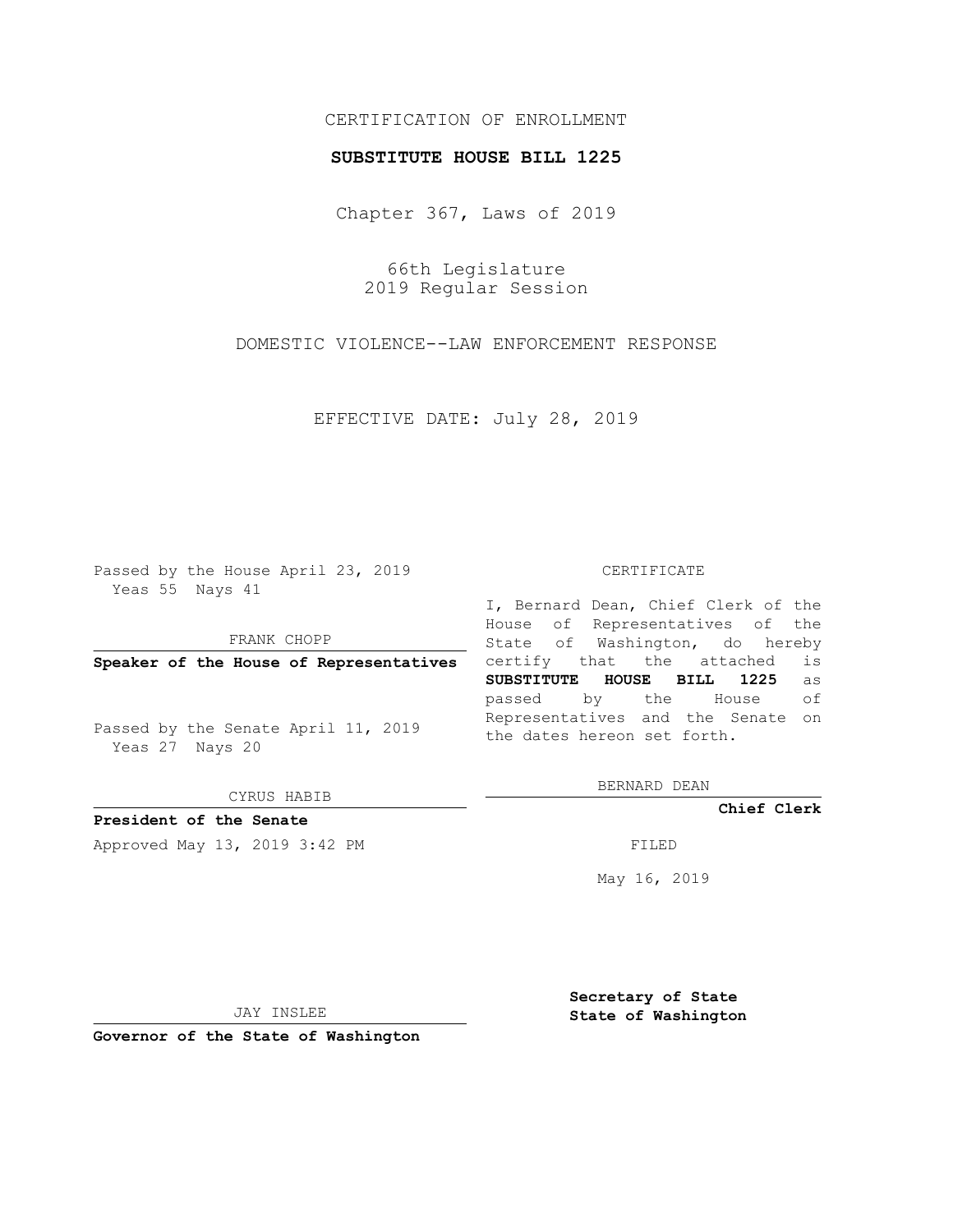## **SUBSTITUTE HOUSE BILL 1225**

AS AMENDED BY THE SENATE

Passed Legislature - 2019 Regular Session

# **State of Washington 66th Legislature 2019 Regular Session**

**By** House Civil Rights & Judiciary (originally sponsored by Representatives Jinkins, Peterson, Thai, Morgan, Macri, Senn, Appleton, Frame, Kloba, Doglio, Pollet, Hudgins, Valdez, Lovick, Lekanoff, Walen, Bergquist, Stanford, Slatter, Tarleton, Wylie, Tharinger, Fey, Gregerson, and Goodman)

READ FIRST TIME 02/05/19.

 AN ACT Relating to establishing policies and requirements regarding law enforcement response to domestic violence incidents to enhance the safety of domestic violence victims, families, and officers; amending RCW 10.99.030, 10.99.040, and 9.41.345; and adding 5 new sections to chapter 10.99 RCW.

6 BE IT ENACTED BY THE LEGISLATURE OF THE STATE OF WASHINGTON:

7 **Sec. 1.** RCW 10.99.030 and 2016 c 136 s 5 are each amended to 8 read as follows:

9 (1) ((All training relating to the handling of domestic violence 10 complaints by law enforcement officers shall stress enforcement of 11 criminal laws in domestic situations, availability of community 12 resources, and protection of the victim. Law enforcement agencies and 13 community organizations with expertise in the issue of domestic 14 violence shall cooperate in all aspects of such training.

 (2) The criminal justice training commission shall implement by 16 January 1, 1997, a course of instruction for the training of law enforcement officers in Washington in the handling of domestic violence complaints. The basic law enforcement curriculum of the criminal justice training commission shall include at least twenty hours of basic training instruction on the law enforcement response 21 to domestic violence. The course of instruction, the learning and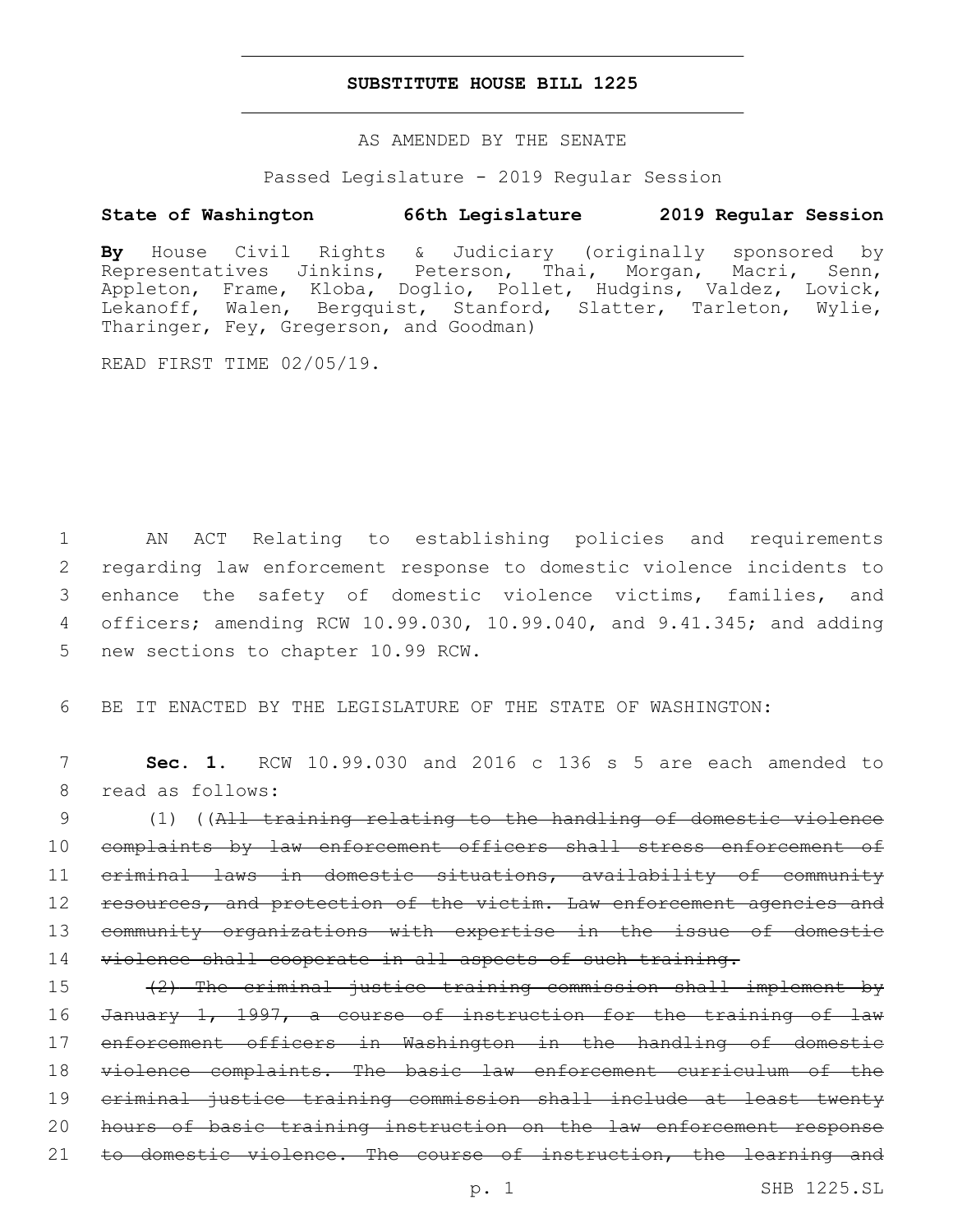1 performance objectives, and the standards for the training shall be 2 developed by the commission and focus on enforcing the criminal laws, 3 safety of the victim, and holding the perpetrator accountable for the 4 violence. The curriculum shall include training on the extent and 5 prevalence of domestic violence, the importance of criminal justice 6 intervention, techniques for responding to incidents that minimize 7 the likelihood of officer injury and that promote victim safety, 8 investigation and interviewing skills, evidence gathering and report 9 writing, assistance to and services for victims and children, 10 verification and enforcement of court orders, liability, and any 11 additional provisions that are necessary to carry out the intention 12 of this subsection.

 (3) The criminal justice training commission shall develop and update annually an in-service training program to familiarize law 15 enforcement officers with the domestic violence laws. The program shall include techniques for handling incidents of domestic violence that minimize the likelihood of injury to the officer and that 18 promote the safety of all parties. The commission shall make the training program available to all law enforcement agencies in the 20 state.

21 (4) Development of the training in subsections (2) and (3) of 22 this section shall be conducted in conjunction with agencies having a 23 primary responsibility for serving victims of domestic violence with 24 emergency shelter and other services, and representatives to the 25 statewide organization providing training and education to these 26 organizations and to the general public.

27 (5)) The primary duty of peace officers, when responding to a 28 domestic violence situation, is to enforce the laws allegedly 29 violated and to protect the complaining party.

 $((+6+))$   $(2)$  (a) When a peace officer responds to a domestic violence call and has probable cause to believe that a crime has been committed, the peace officer shall exercise arrest powers with reference to the criteria in RCW 10.31.100. The officer shall notify the victim of the victim's right to initiate a criminal proceeding in all cases where the officer has not exercised arrest powers or decided to initiate criminal proceedings by citation or otherwise. The parties in such cases shall also be advised of the importance of 38 preserving evidence.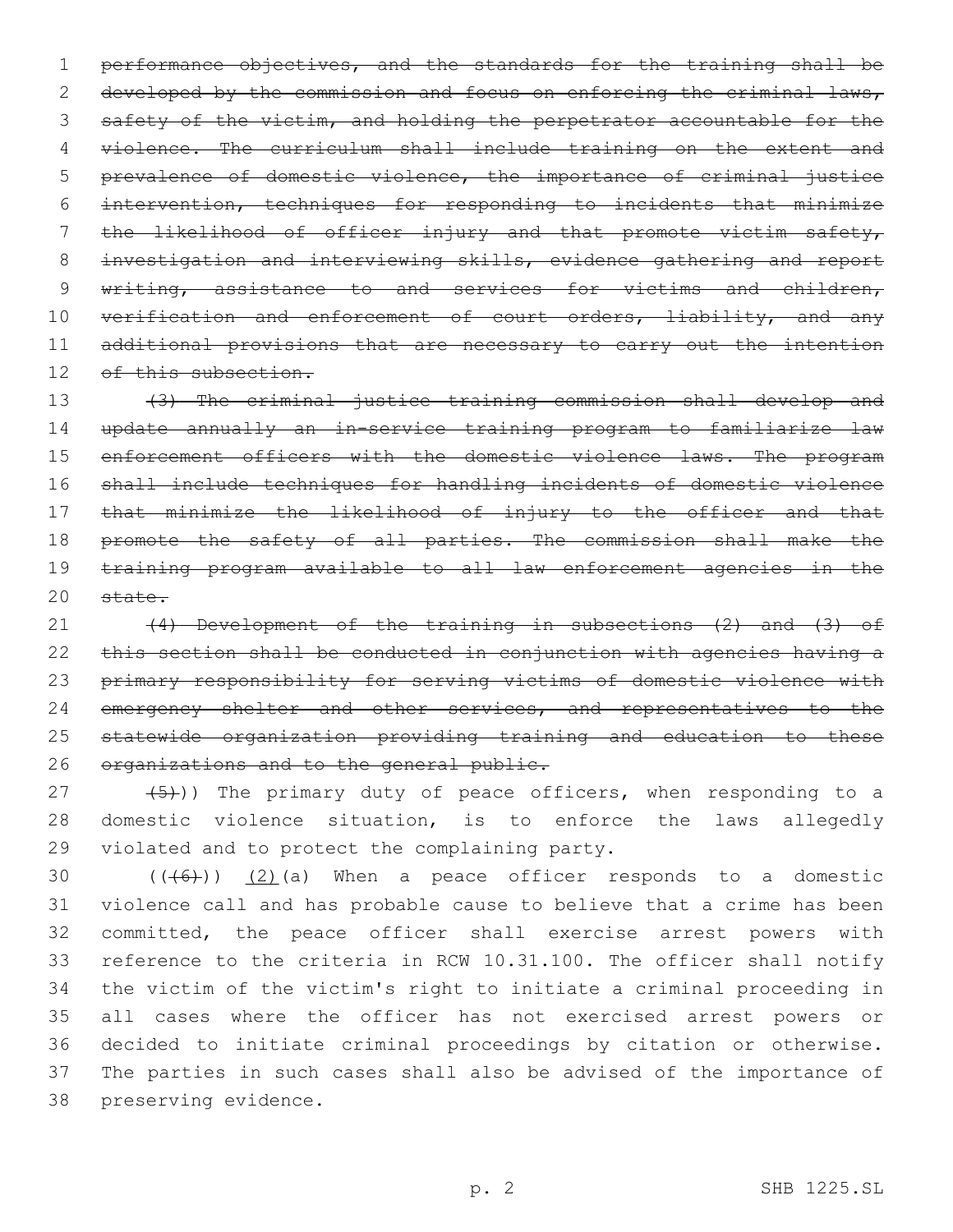(b) A peace officer responding to a domestic violence call shall take a complete offense report including the officer's disposition of 3 the case. ( $(\overline{+7})$ ) (3)(a) A peace officer who responds to a domestic violence call and has probable cause to believe that a crime has been committed shall: (i) Seize all firearms and ammunition the peace officer has reasonable grounds to believe were used or threatened to be used in 9 the commission of the offense; (ii) Seize all firearms in plain sight or discovered pursuant to a lawful search; and (iii) Request consent to take temporary custody of any other firearms and ammunition to which the alleged abuser has access until 14 a judicial officer has heard the matter. (b) The peace officer shall separate the parties and then inquire of the victim: (i) If there are any firearms or ammunition in the home that are owned or possessed by either party; (ii) if the alleged 18 abuser has access to any other firearms located off-site; and (iii) 19 whether the alleged abuser has an active concealed pistol license, so that there is a complete record for future court proceedings. The 21 inquiry should make clear to the victim that the peace officer is not asking only about whether a firearm was used at the time of the 23 incident but also under other circumstances, such as whether the alleged abuser has kept a firearm in plain sight in a manner that is 25 coercive, has threatened use of firearms in the past, or has 26 additional firearms in a vehicle or other location. Law enforcement personnel may use a pictorial display of common firearms to assist 28 the victim in identifying firearms. (c) The peace officer shall document all information about firearms and concealed pistol licenses in the incident report. The 31 incident report must be coded to indicate the presence of or access 32 to firearms so that personal recognizance screeners, prosecutors, and judicial officers address the heightened risk to victim, family, and peace officer safety due to the alleged abuser's access to firearms. (d) A law enforcement agency shall comply with the provisions of RCW 9.41.340 and 9.41.345 before the return of any firearm or ammunition seized under this subsection to the owner or individual from who the firearm or ammunition was obtained. (4) When a peace officer responds to a domestic violence call,

the officer shall advise victims of all reasonable means to prevent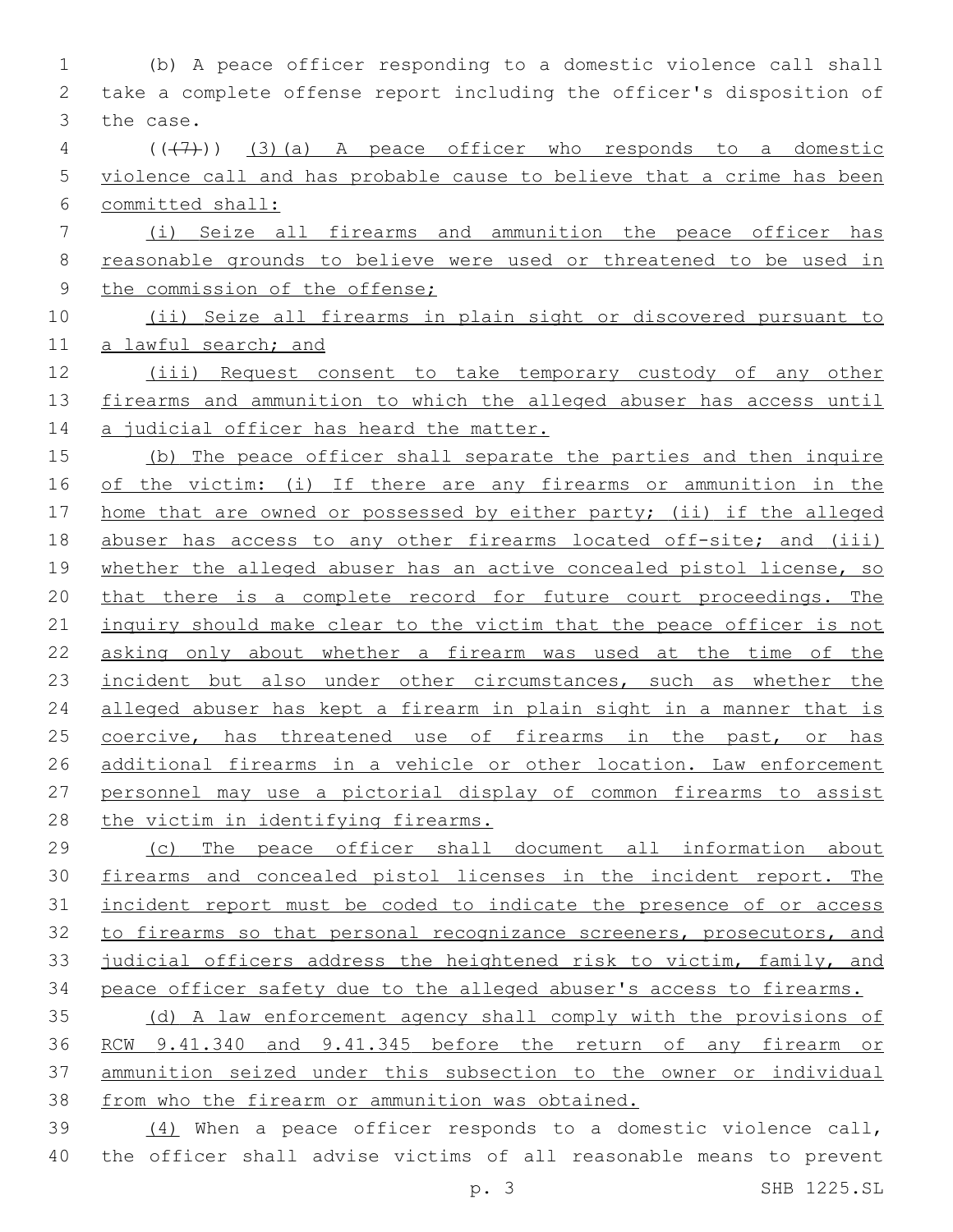further abuse, including advising each person of the availability of a shelter or other services in the community, and giving each person immediate notice of the legal rights and remedies available. The notice shall include handing each person a copy of the following 5 statement:

 "IF YOU ARE THE VICTIM OF DOMESTIC VIOLENCE, you can ask the city or county prosecuting attorney to file a criminal complaint. You also have the right to file a petition in superior, district, or municipal court requesting an order for protection from domestic abuse which could include any of the following: (a) An order restraining your abuser from further acts of abuse; (b) an order directing your abuser to leave your household; (c) an order preventing your abuser from entering your residence, school, business, or place of employment; (d) an order awarding you or the other parent custody of or visitation with your minor child or children; ((and)) (e) an order restraining your abuser from molesting 18 or interfering with minor children in your custody; and (f) 19 an order requiring your abuser to turn in any firearms and concealed pistol license in the abuser's possession or control to law enforcement and prohibiting the abuser from possessing or accessing firearms or a concealed pistol 23 license for the duration of the civil order. The forms you need to obtain a protection order are available in any 25 municipal, district, or superior court.

 Information about shelters and alternatives to domestic violence is available from a statewide twenty-four-hour toll- free hotline at (include appropriate phone number). The battered women's shelter and other resources in your area 30 are . . . . (include local information)"

 (( $(48)$ )) (5) The peace officer may offer, arrange, or facilitate transportation for the victim to a hospital for treatment of injuries 33 or to a place of safety or shelter.

34 (((9) The law enforcement agency shall forward the offense report to the appropriate prosecutor within ten days of making such report if there is probable cause to believe that an offense has been committed, unless the case is under active investigation. Upon 38 receiving the offense report, the prosecuting agency may, in its discretion, choose not to file the information as a domestic violence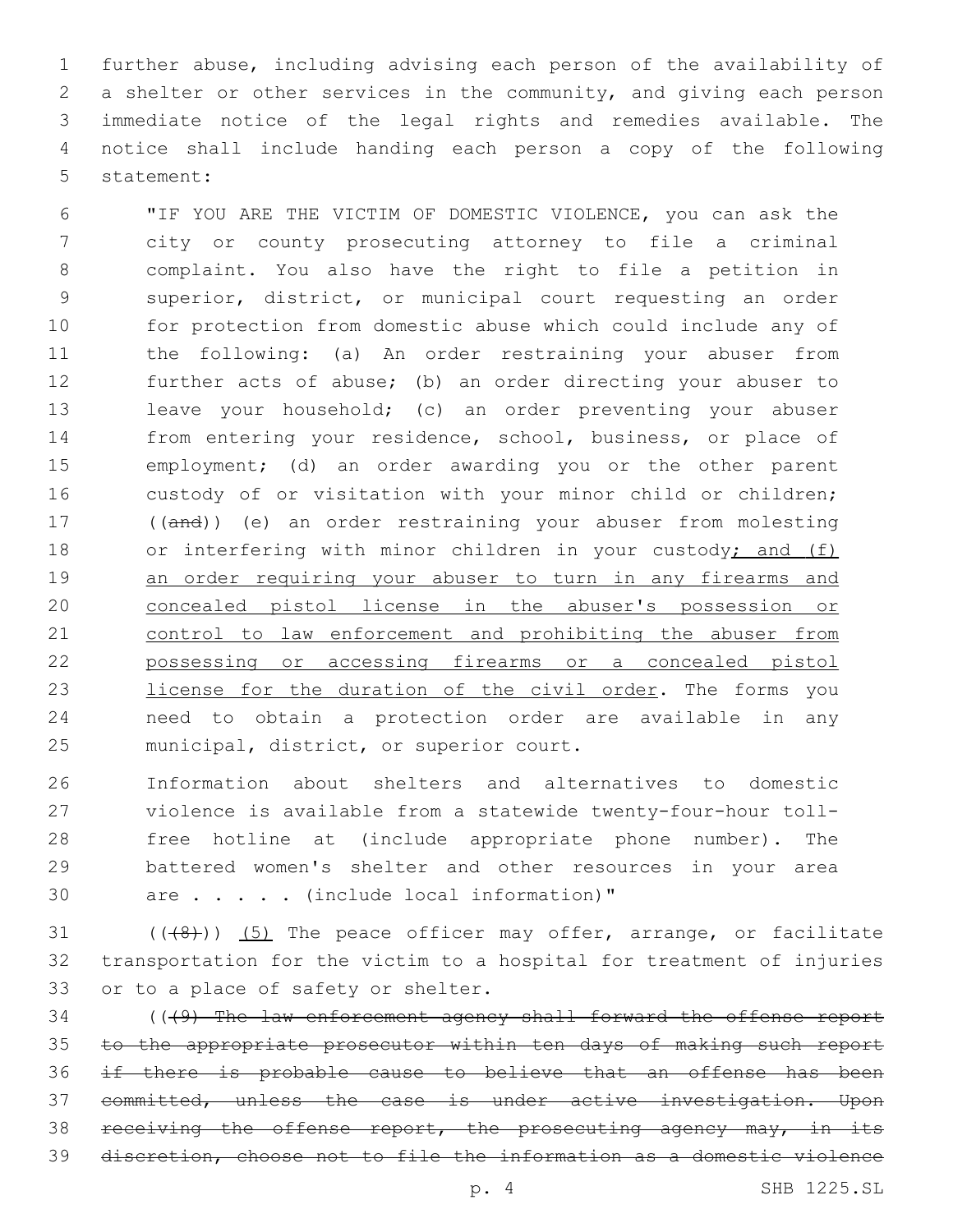1 offense, if the offense was committed against a sibling, parent,

2 stepparent, or grandparent.

3 (10) Each law enforcement agency shall make as soon as 4 practicable a written record and shall maintain records of all 5 incidents of domestic violence reported to it.

6 (11) Records kept pursuant to subsections (6) and (10) of this 7 section shall be made identifiable by means of a departmental code 8 for domestic violence.

9 (12) Commencing January 1, 1994, records of incidents of domestic 10 violence shall be submitted, in accordance with procedures described 11 in this subsection, to the Washington association of sheriffs and 12 police chiefs by all law enforcement agencies. The Washington 13 criminal justice training commission shall amend its contract for 14 collection of statewide crime data with the Washington association of 15 sheriffs and police chiefs:

16 (a) To include a table, in the annual report of crime in 17 Washington produced by the Washington association of sheriffs and 18 police chiefs pursuant to the contract, showing the total number of 19 actual offenses and the number and percent of the offenses that are 20 domestic violence incidents for the following crimes: (i) Criminal 21 homicide, with subtotals for murder and nonnegligent homicide and 22 manslaughter by negligence; (ii) forcible rape, with subtotals for 23 rape by force and attempted forcible rape; (iii) robbery, with 24 subtotals for firearm, knife or cutting instrument, or other 25 dangerous weapon, and strongarm robbery; (iv) assault, with subtotals 26 for firearm, knife or cutting instrument, other dangerous weapon, 27 hands, feet, aggravated, and other nonaggravated assaults; (v) 28 burglary, with subtotals for forcible entry, nonforcible unlawful 29 entry, and attempted forcible entry; (vi) larceny theft, except motor 30 vehicle theft; (vii) motor vehicle theft, with subtotals for autos, 31 trucks and buses, and other vehicles; (viii) arson; and (ix) 32 violations of the provisions of a protection order or no-contact 33 order restraining the person from going onto the grounds of or 34 entering a residence, workplace, school, or day care, provided that 35 specific appropriations are subsequently made for the collection and 36 compilation of data regarding violations of protection orders or no-37 contact orders:

38 (b) To require that the table shall continue to be prepared and 39 contained in the annual report of crime in Washington until that time 40 as comparable or more detailed information about domestic violence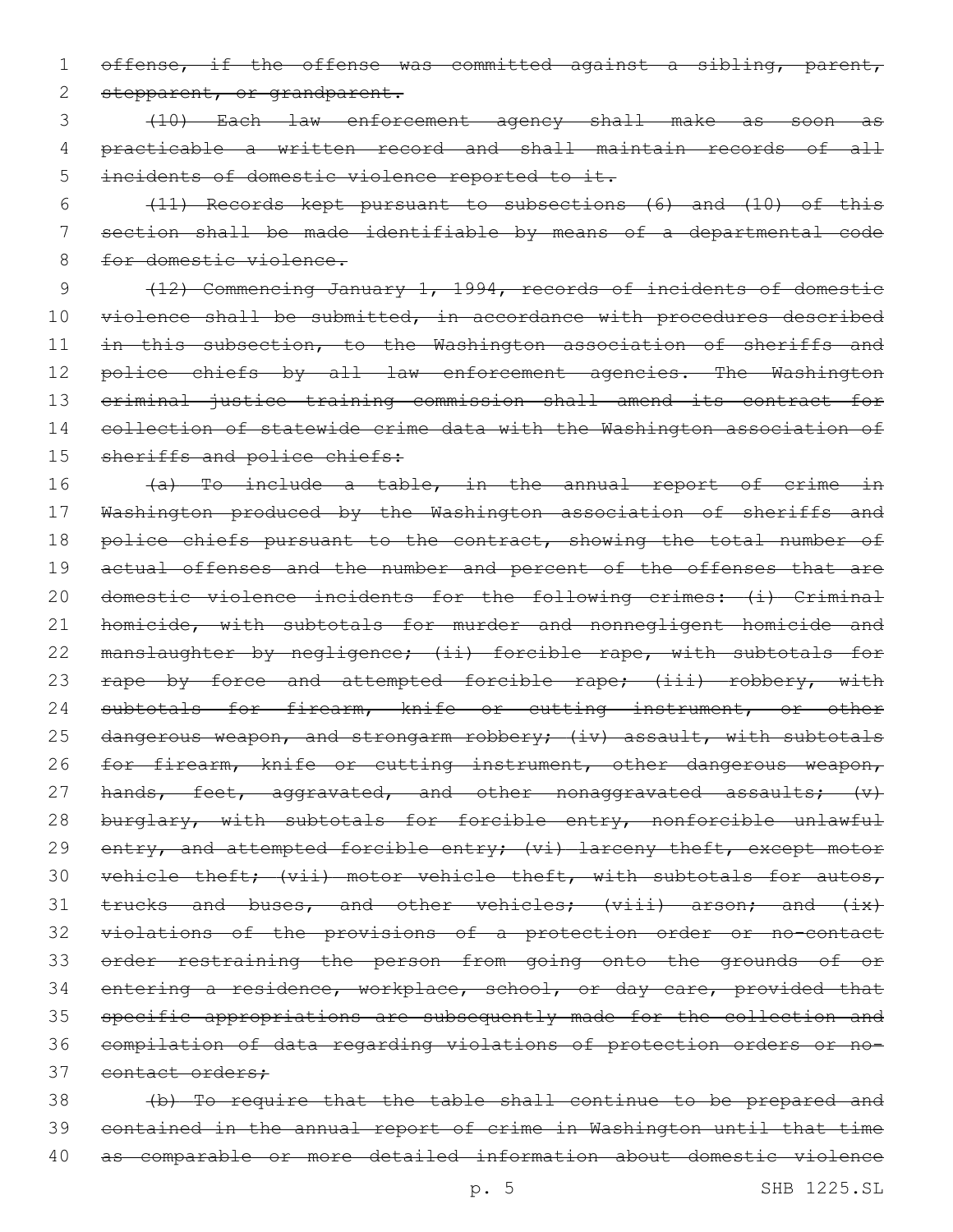incidents is available through the Washington state incident based reporting system and the information is prepared and contained in the 3 annual report of crime in Washington; and

 (c) To require that, in consultation with interested persons, the Washington association of sheriffs and police chiefs prepare and disseminate procedures to all law enforcement agencies in the state as to how the agencies shall code and report domestic violence incidents to the Washington association of sheriffs and police chiefs.))

 (6) An appointed or elected public official, public employee, or public agency as defined in RCW 4.24.470, or units of local government and its employees, as provided in RCW 36.28A.010, are 13 immune from civil liability for damages arising out of the seizure or 14 lack of seizure of a firearm, unless it is shown that the official, employee, or agency acted with gross negligence or in bad faith.

 NEW SECTION. **Sec. 2.** A new section is added to chapter 10.99 17 RCW to read as follows:

 (1) All training relating to the handling of domestic violence complaints by law enforcement officers must stress enforcement of criminal laws in domestic situations, availability of community resources, and protection of the victim. Law enforcement agencies and community organizations with expertise in the issue of domestic violence shall cooperate in all aspects of such training.

 (2) The criminal justice training commission shall implement by the effective date of this section, a course of instruction for the training of law enforcement officers in Washington in the handling of domestic violence complaints. The basic law enforcement curriculum of the criminal justice training commission must include at least twenty hours of basic training instruction on the law enforcement response to domestic violence. The course of instruction, the learning and performance objectives, and the standards for the training must be developed by the commission and focus on enforcing the criminal laws, safety of the victim, and holding the perpetrator accountable for the violence. The curriculum must include training on the extent and prevalence of domestic violence, the importance of criminal justice intervention, techniques for responding to incidents that minimize the likelihood of officer injury and that promote victim safety, investigation and interviewing skills, evidence gathering and report writing, assistance to and services for victims and children,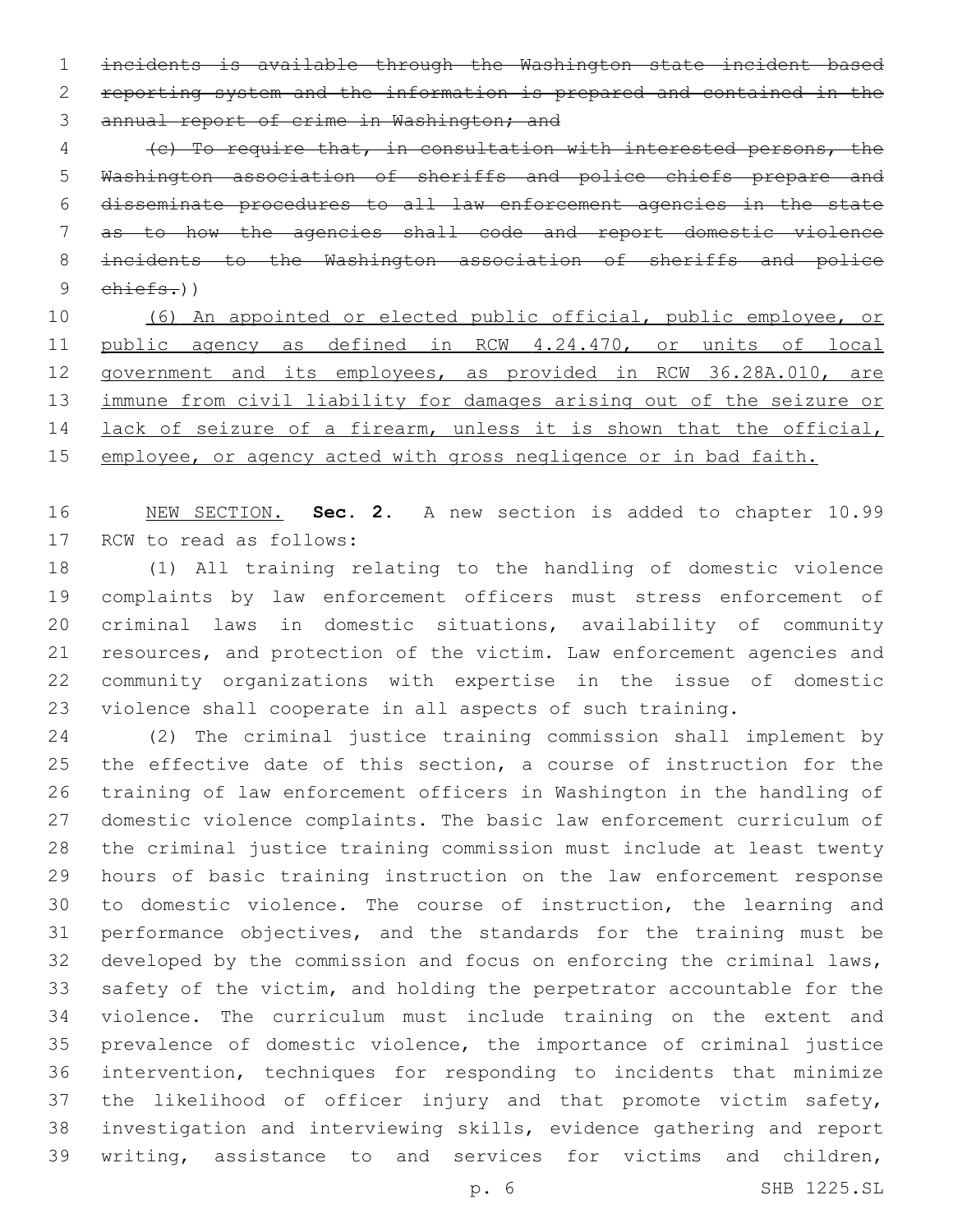verification and enforcement of court orders, liability, and any additional provisions that are necessary to carry out the intention 3 of this subsection.

 (3) The criminal justice training commission shall develop and update annually an in-service training program to familiarize law enforcement officers with domestic violence laws. The program must include techniques for handling incidents of domestic violence that minimize the likelihood of injury to the officer and that promote the safety of all parties. The commission shall make the training program available to all law enforcement agencies in the state.

 (4) Development of the training in subsections (2) and (3) of this section must be conducted in conjunction with agencies having a primary responsibility for serving victims of domestic violence with emergency shelter and other services, and representatives to the statewide organization providing training and education to these 16 organizations and to the general public.

 NEW SECTION. **Sec. 3.** A new section is added to chapter 10.99 18 RCW to read as follows:

 (1) A law enforcement agency shall forward the offense report regarding any incident of domestic violence to the appropriate prosecutor within ten days of making such report if there is probable cause to believe that an offense has been committed, unless the case is under active investigation. Upon receiving the offense report, the prosecuting agency may, in its discretion, choose not to file the information as a domestic violence offense, if the offense was committed against a sibling, parent, stepparent, or grandparent.

 (2) Each law enforcement agency shall make as soon as practicable a written record and shall maintain records of all incidents of 29 domestic violence reported to it.

 (3) Records kept pursuant to RCW 10.99.030 and this section must be made identifiable by means of a departmental code for domestic 32 violence.

 (4) Commencing on the effective date of this section, records of incidents of domestic violence must be submitted, in accordance with procedures described in this subsection, to the Washington association of sheriffs and police chiefs by all law enforcement agencies. The criminal justice training commission shall amend its contract for collection of statewide crime data with the Washington 39 association of sheriffs and police chiefs: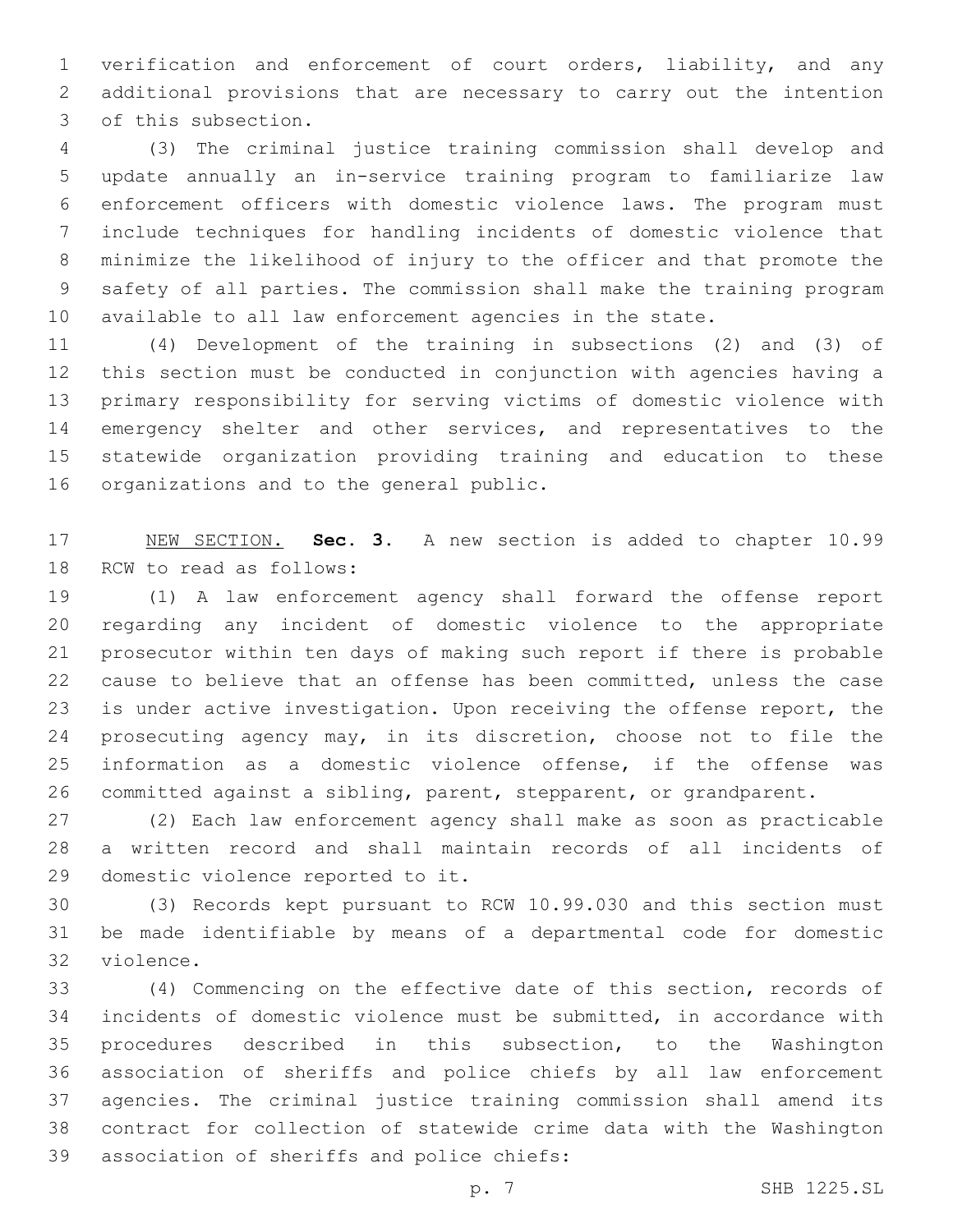(a) To include a table, in the annual report of crime in Washington produced by the Washington association of sheriffs and police chiefs pursuant to the contract, showing the total number of actual offenses and the number and percent of the offenses that are domestic violence incidents for the following crimes: (i) Criminal homicide, with subtotals for murder and nonnegligent homicide and manslaughter by negligence; (ii) forcible rape, with subtotals for rape by force and attempted forcible rape; (iii) robbery, with subtotals for firearm, knife or cutting instrument, or other dangerous weapon, and strongarm robbery; (iv) assault, with subtotals for firearm, knife or cutting instrument, other dangerous weapon, hands, feet, aggravated, and other nonaggravated assaults; (v) burglary, with subtotals for forcible entry, nonforcible unlawful 14 entry, and attempted forcible entry; (vi) larceny theft, except motor vehicle theft; (vii) motor vehicle theft, with subtotals for autos, trucks and buses, and other vehicles; (viii) arson; and (ix) violations of the provisions of a protection order or no-contact order restraining the person from going onto the grounds of or entering a residence, workplace, school, or day care, provided that specific appropriations are subsequently made for the collection and compilation of data regarding violations of protection orders or no-22 contact orders;

 (b) To require that the table shall continue to be prepared and contained in the annual report of crime in Washington until that time as comparable or more detailed information about domestic violence incidents is available through the Washington state incident-based reporting system and the information is prepared and contained in the 28 annual report of crime in Washington; and

 (c) To require that, in consultation with interested persons, the Washington association of sheriffs and police chiefs prepare and disseminate procedures to all law enforcement agencies in the state as to how the agencies shall code and report domestic violence incidents to the Washington association of sheriffs and police 34 chiefs.

 **Sec. 4.** RCW 10.99.040 and 2015 c 287 s 9 are each amended to read as follows:36

 (1) Because of the serious nature of domestic violence, the court 38 in domestic violence actions: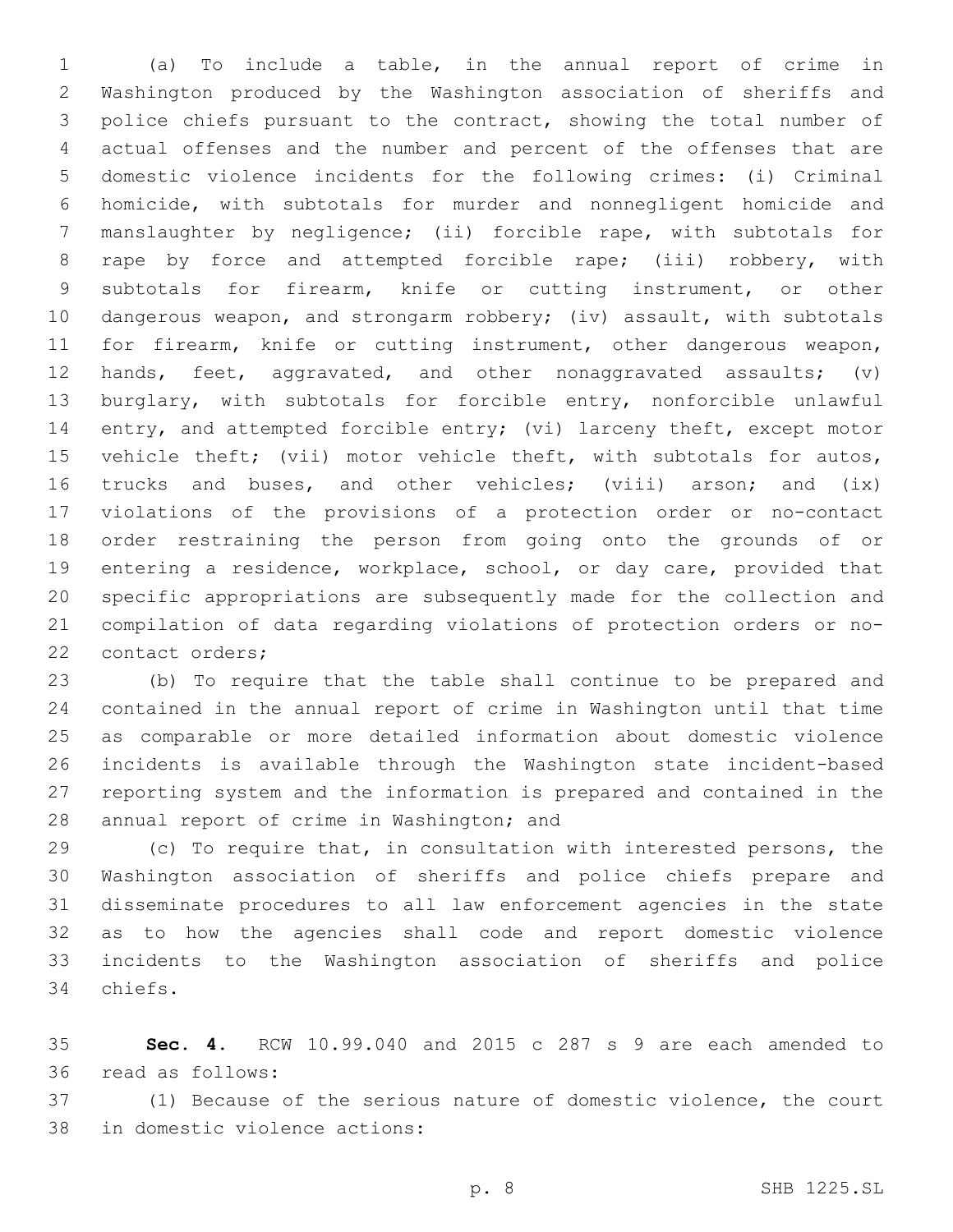(a) Shall not dismiss any charge or delay disposition because of 2 concurrent dissolution or other civil proceedings;

 (b) Shall not require proof that either party is seeking a dissolution of marriage prior to instigation of criminal proceedings; (c) Shall waive any requirement that the victim's location be

 disclosed to any person, other than the attorney of a criminal defendant, upon a showing that there is a possibility of further violence: PROVIDED, That the court may order a criminal defense attorney not to disclose to his or her client the victim's location; 10 and

 (d) Shall identify by any reasonable means on docket sheets those criminal actions arising from acts of domestic violence.

 (2)(a) Because of the likelihood of repeated violence directed at those who have been victims of domestic violence in the past, when any person charged with or arrested for a crime involving domestic violence is released from custody before arraignment or trial on bail 17 or personal recognizance, the court authorizing the release may prohibit that person from having any contact with the victim. The jurisdiction authorizing the release shall determine whether that person should be prohibited from having any contact with the victim. If there is no outstanding restraining or protective order prohibiting that person from having contact with the victim, the court authorizing release may issue, by telephone, a no-contact order prohibiting the person charged or arrested from having contact with the victim or from knowingly coming within, or knowingly remaining 26 within, a specified distance of a location.

 (b) In issuing the order, the court shall consider the provisions 28 of RCW 9.41.800, and shall order the defendant to surrender, and prohibit the person from possessing, all firearms, dangerous weapons, and any concealed pistol license as required in RCW 9.41.800.

 (c) The no-contact order shall also be issued in writing as soon as possible, and shall state that it may be extended as provided in subsection (3) of this section. By January 1, 2011, the administrative office of the courts shall develop a pattern form for all no-contact orders issued under this chapter. A no-contact order issued under this chapter must substantially comply with the pattern form developed by the administrative office of the courts.

38 (3)(a) At the time of arraignment the court shall determine whether a no-contact order shall be issued or extended. So long as the court finds probable cause, the court may issue or extend a no-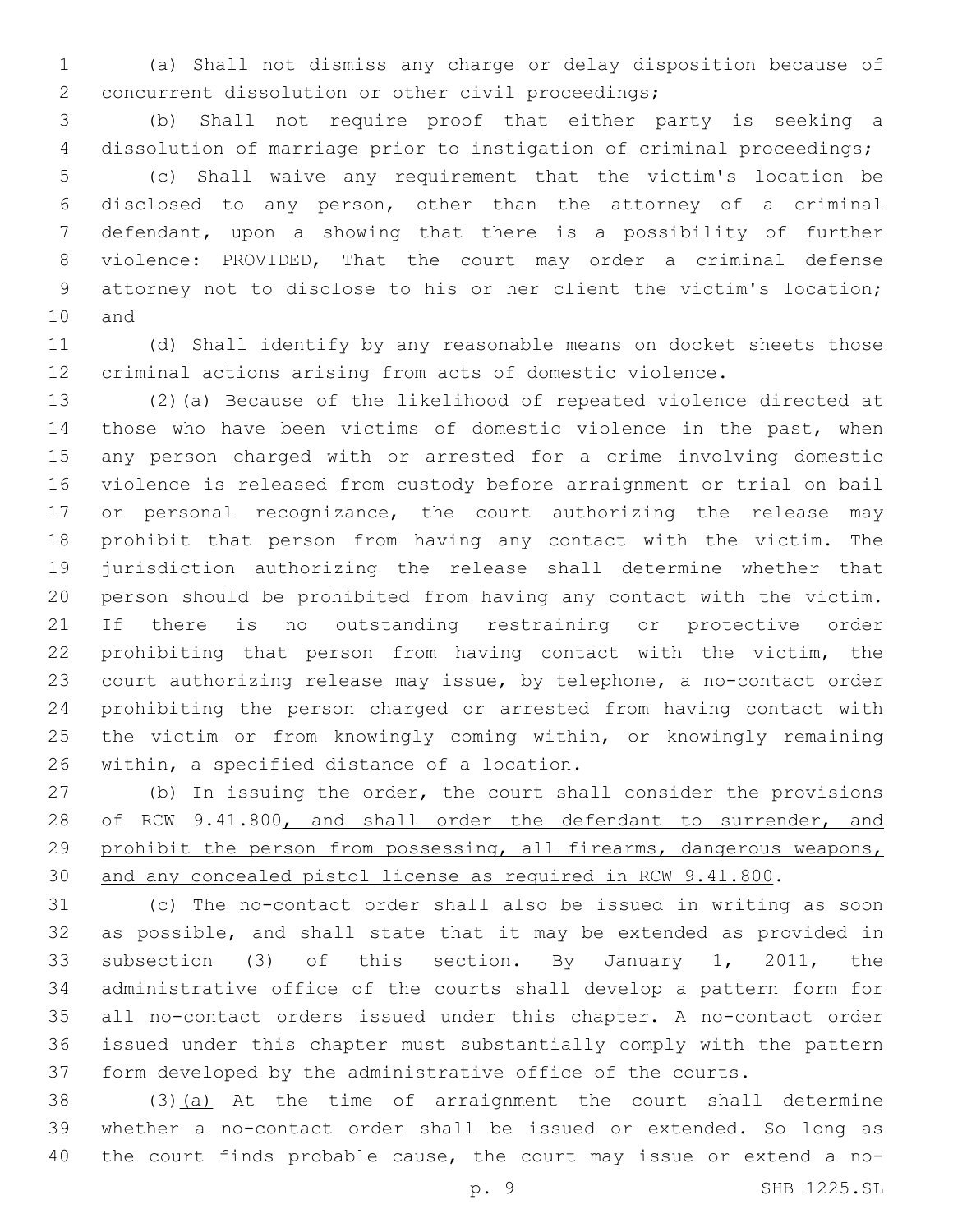contact order even if the defendant fails to appear at arraignment. The no-contact order shall terminate if the defendant is acquitted or 3 the charges are dismissed.

 (b) In issuing the order, the court shall consider all information documented in the incident report concerning the person's possession of and access to firearms and whether law enforcement took temporary custody of firearms at the time of the arrest. The court may as a condition of release prohibit the defendant from possessing 9 or accessing firearms and order the defendant to immediately surrender all firearms and any concealed pistol license to a law enforcement agency upon release.

12 (c) If a no-contact order is issued or extended, the court may also include in the conditions of release a requirement that the defendant submit to electronic monitoring as defined in RCW 9.94A.030. If electronic monitoring is ordered, the court shall 16 specify who shall provide the monitoring services, and the terms under which the monitoring shall be performed. Upon conviction, the court may require as a condition of the sentence that the defendant reimburse the providing agency for the costs of the electronic 20 monitoring.

 (4)(a) Willful violation of a court order issued under subsection (2), (3), or (7) of this section is punishable under RCW 26.50.110.

 (b) The written order releasing the person charged or arrested shall contain the court's directives and shall bear the legend: "Violation of this order is a criminal offense under chapter 26.50 RCW and will subject a violator to arrest; any assault, drive-by shooting, or reckless endangerment that is a violation of this order is a felony. You can be arrested even if any person protected by the order invites or allows you to violate the order's prohibitions. You have the sole responsibility to avoid or refrain from violating the order's provisions. Only the court can change the order."

 (c) A certified copy of the order shall be provided to the 33 victim.

 (5) If a no-contact order has been issued prior to charging, that order shall expire at arraignment or within seventy-two hours if 36 charges are not filed.

 (6) Whenever a no-contact order is issued, modified, or terminated under subsection (2) or (3) of this section, the clerk of the court shall forward a copy of the order on or before the next judicial day to the appropriate law enforcement agency specified in

p. 10 SHB 1225.SL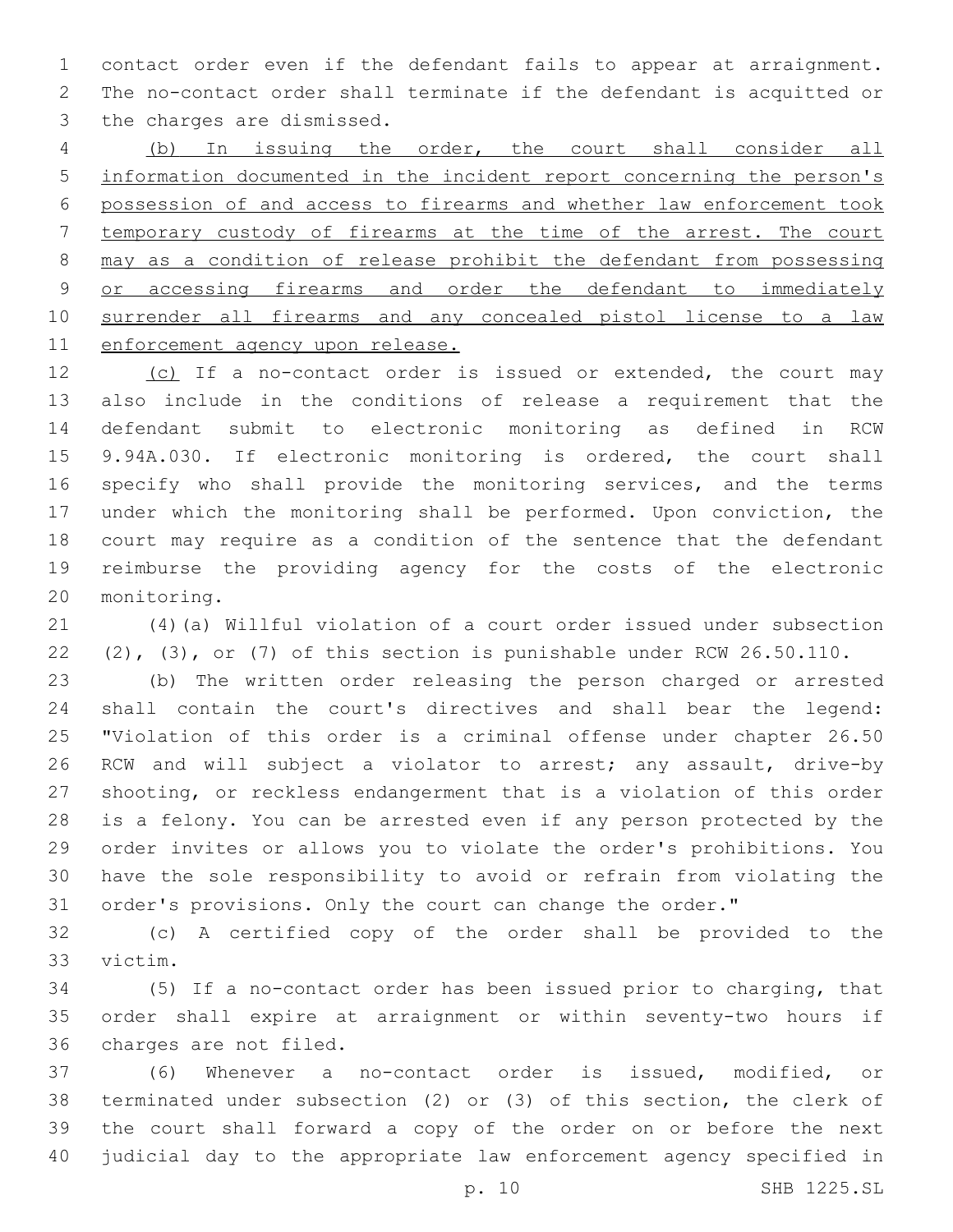the order. Upon receipt of the copy of the order the law enforcement agency shall enter the order for one year or until the expiration date specified on the order into any computer-based criminal intelligence information system available in this state used by law enforcement agencies to list outstanding warrants. Entry into the computer-based criminal intelligence information system constitutes notice to all law enforcement agencies of the existence of the order. The order is fully enforceable in any jurisdiction in the state. Upon receipt of notice that an order has been terminated under subsection (3) of this section, the law enforcement agency shall remove the order from the computer-based criminal intelligence information 12 system.

 (7) All courts shall develop policies and procedures by January 1, 2011, to grant victims a process to modify or rescind a no-contact order issued under this chapter. The administrative office of the courts shall develop a model policy to assist the courts in 17 implementing the requirements of this subsection.

 **Sec. 5.** RCW 9.41.345 and 2018 c 226 s 1 are each amended to read 19 as follows:

 (1) Before a law enforcement agency returns a privately owned 21 firearm, the law enforcement agency must:

 (a) Confirm that the individual to whom the firearm will be returned is the individual from whom the firearm was obtained or an 24 authorized representative of that person;

 (b) Confirm that the individual to whom the firearm will be returned is eligible to possess a firearm pursuant to RCW 9.41.040;

 (c) Ensure that the firearm is not otherwise required to be held in custody or otherwise prohibited from being released; and

 (d) Ensure that twenty-four hours have elapsed from the time the firearm was obtained by law enforcement, unless the firearm was seized in connection with a domestic violence call pursuant to RCW 10.99.030, in which case the law enforcement agency must ensure that five business days have elapsed from the time the firearm was 34 obtained.

 (2)(a) Once the requirements in subsections (1) and (3) of this section have been met, a law enforcement agency must release a firearm to the individual from whom it was obtained or an authorized representative of that person upon request without unnecessary delay.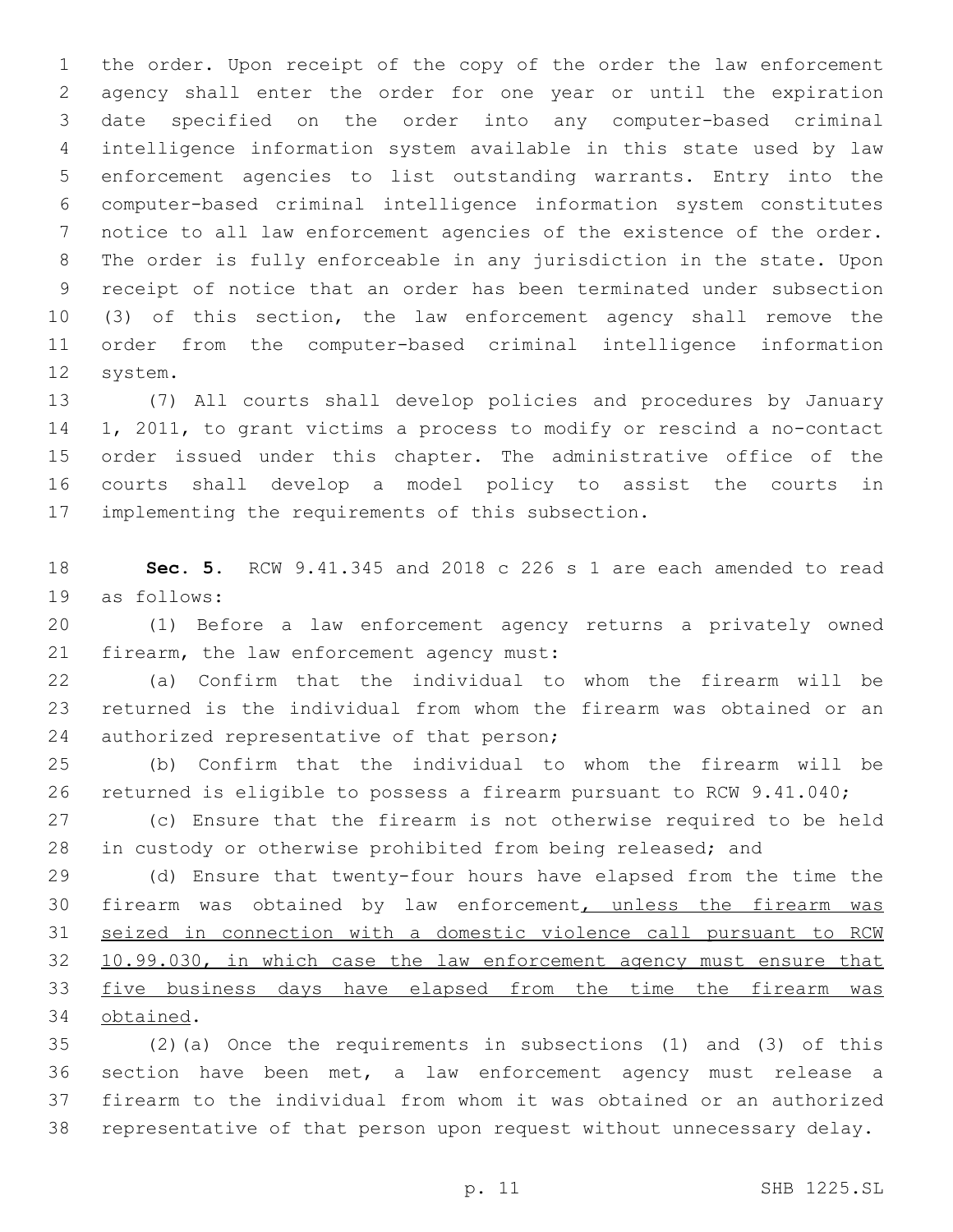(b)(i) If a firearm cannot be returned because it is required to be held in custody or is otherwise prohibited from being released, a law enforcement agency must provide written notice to the individual from whom it was obtained within five business days of the individual requesting return of his or her firearm and specify the reason the firearm must be held in custody.6

 (ii) Notification may be made via email, text message, mail service, or personal service. For methods other than personal service, service shall be considered complete once the notification 10 is sent.

 (3) If a family or household member has requested to be notified pursuant to RCW 9.41.340, a law enforcement agency must:

 (a) Provide notice to the family or household member within one business day of verifying that the requirements in subsection (1) of 15 this section have been met; and

 (b) Hold the firearm in custody for seventy-two hours from the 17 time notification has been provided.

 (4)(a) A law enforcement agency may not return a concealed pistol license that has been surrendered to or impounded by the law enforcement agency for any reason to the licensee until the law enforcement agency determines the licensee is eligible to possess a firearm under state and federal law and meets the other eligibility requirements for a concealed pistol license under RCW 9.41.070.

 (b) A law enforcement agency must release a concealed pistol 25 license to the licensee without unnecessary delay, and in no case 26 longer than five business days, after the law enforcement agency determines the requirements of (a) of this subsection have been met.

 (5) The provisions of chapter 130, Laws of 2015 and subsection (4) of this section shall not apply to circumstances where a law enforcement officer has momentarily obtained a firearm or concealed pistol license from an individual and would otherwise immediately return the firearm or concealed pistol license to the individual 33 during the same interaction.

 NEW SECTION. **Sec. 6.** If any provision of this act or its application to any person or circumstance is held invalid, the remainder of the act or the application of the provision to other persons or circumstances is not affected.

> Passed by the House April 23, 2019. Passed by the Senate April 11, 2019.